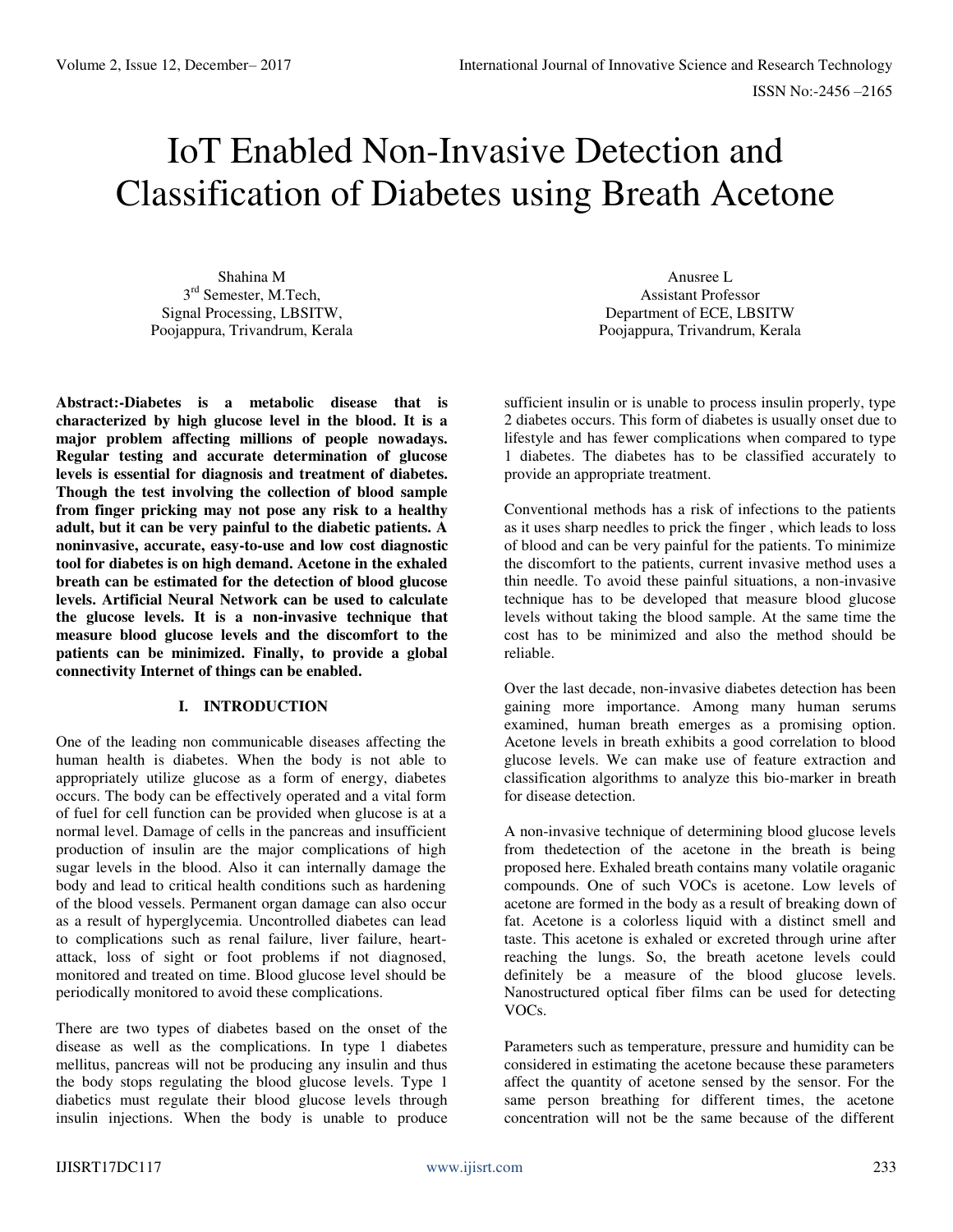flow rates. This can lead to a wrong diagnosis. Therefore, specified time duration for breathing should be there. A neural network system can be used to calculate the glucose levels as well as to classify the diabetes. Finally, Internet of Things can be enabled for global connectivity and exchange of data.

# **II. LITERATURE REVIEW**

A qualitative review of noninvasive glucose sensors including their operating principles, advantages and limitations has been presented here. The most representative non-invasive glucose sensing techniques are described below.

For measuring body composition, the measurement of bioelectrical impedance has proved useful as a noninvasive method [2]. In red blood cells, variations in plasma glucose concentration induce a decrease in sodium ion concentration and an increase in potassium ion concentration. This cause changes in the membrane potential of red blood cells. Through a dielectric spectrum, these changes can be estimated by determining the permittivity and conductivity of the cell membrane. Main advantage of using this method is that it does not require the use of population specific prediction models. It is able to differentiate between extracellular water and intracellular water. It provides an estimate of body cell mass and characterizes the blood bioimpedance properties. The instrument is easy to use and low in cost compared to other devices. The limitation is that it requires an equilibration process, where the user must rest for 60 minutes before taking the measurements. Effects of temperature and body water content on readings are not considered in this method.

Ultrasound technology is another non-invasive method for the determination of blood glucose levels. For blood glucose monitoring a low-frequency ultrasound penetrates the skin [3]. For measuring the resulting acoustic response, photoacoustic spectroscopy is used, which is based on the use of a laser light for the excitation of a fluid. By a short laser pulse, the fluid is excited with a wavelength that is absorbed by a particular molecular species in the fluid. A microscopic localized heating is caused in the medium by the absorption of the light. Accordingly an ultrasound pressure wave is generated that is detected using a microphone. By measuring the changes of the peak-to- peak value of the signal, which varies according to the glucose content of the blood, glucose level can be detected. This technology provides higher sensitivity than traditional spectroscopy. But, the technology is sensitive to interference from temperature fluctuations and pressure changes. Also, when the laser light transverses a dense medium, scattering phenomena can be caused by the photoacoustic signal . Another disadvantage is that the instrumentation is expensive as well as sensitive to environmental parameters.

Blood's dielectric parameters such as its conductivity vary in accordance with the blood glucose concentration. Due to changes in the electromagnetic field, an electromagnetic sensor based on Eddy currents can determine the concentration of glucose through these variations [4]. The principle of the sensor is based on two coils separated by 40 mm apart. Coil's output signal varies with the conductivity fluctuations as a result of the change in glucose concentration. To the primary coil signal with a frequency 4 MHz is applied. Secondary coil measures the output signal. A specific frequency range is used to isolate the effect of blood glucose and minimize the characteristics of other substances, such as cholesterol. This technique is safe and will not ionize the molecules of the body. Temperature has a strong effect on this method. Also, blood dielectric parameters depend on several components other than glucose. Therefore, more study is needed on this field before considering this method to be reliable.

For the detection of glucose concentrations, polarimetry has existed for several years. Parameters involved are the specific rotation of the light source, the sample pathlength and the observed rotation of linearly polarized light caused by the glucose. For a known pathlength inside the sample, glucose concentration will be directly proportional to the observed rotation in polarization [5]. This technique is not accurate in measuring the detected signal consistently over long periods of time. Complicated shape of the cornea is another limitation. Also, there are other biomolecules in it that contribute to the optical rotations.

Fluorescence-based sensors use fluorescence reagents to track the presence of glucose molecules in blood. One of the techniques is based on the measurement of cell autofluorescence due to NAD(P)H and signals the changes in extracellular glucose concentration by fluorescent markers [6]. However, these experiments have been performed using in vitro cell models, thus requires further investigation for monitoring. Another approach is based on the monitoring of tear for blood glucose level determination. The technique relies on colorless contact lenses with boronic acid probes containing fluorophores and provide a glucose-sensing mechanism through the lens color variations [7]. This can be monitored using different techniques such as fluorescence, colorimetry and polarization.

This method is reversible in nature and sensitive. But the photonic sensing can suffer from strong scattering phenomena, especially in fluorescence technology. There are limitations such as short lifetimes and biocompatibility.

None of these technologies have produced a commercially available, clinically reliable device. Therefore, much work remains to be done. It is relatively simple to measure and find correlation with blood glucose levels under the controlled conditions of research laboratories. But measuring these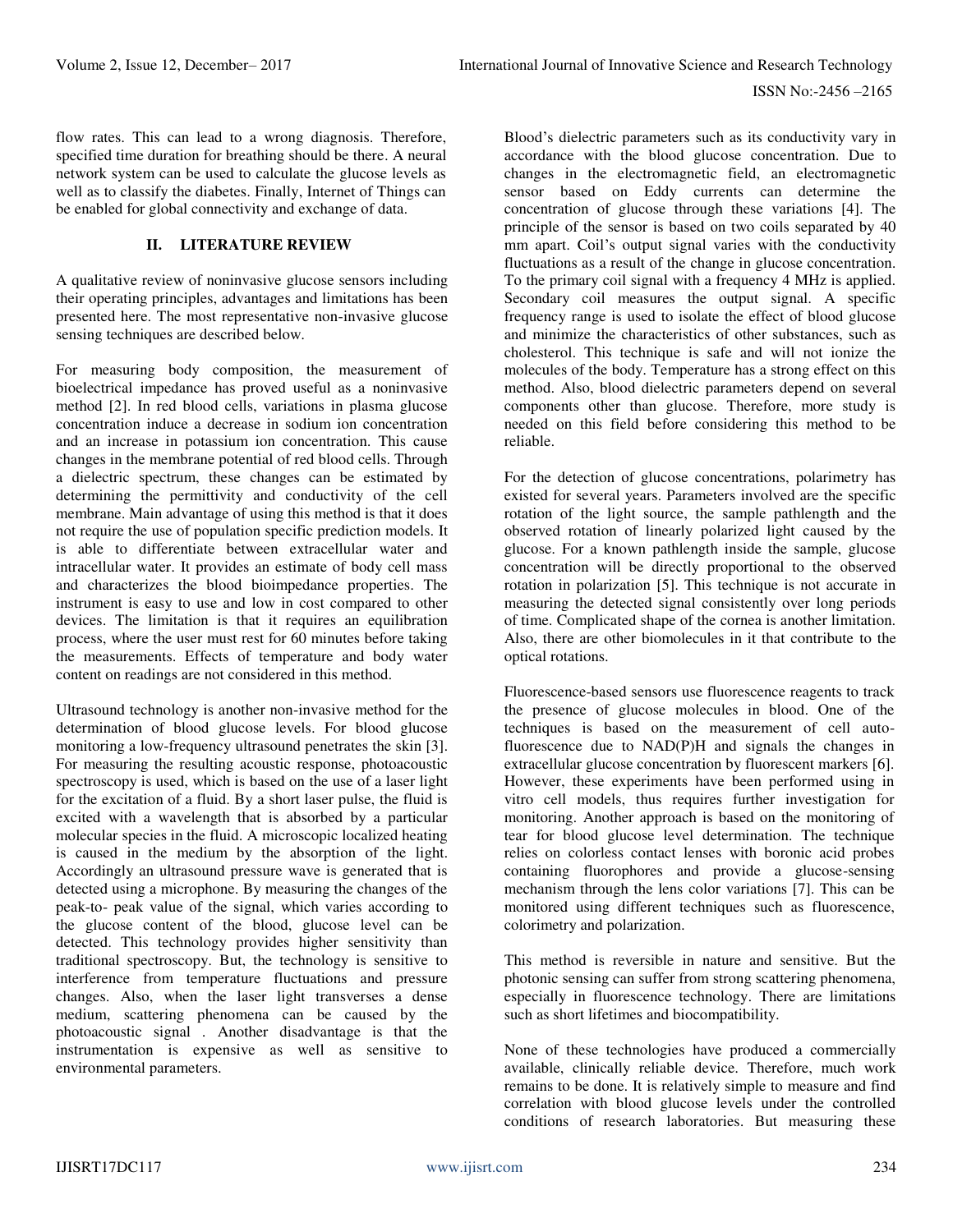variables in a normal environment is challenging. This requires understanding the physical and physiological factors that may affect blood glucose measurement.

### **III. PROPOSED SYSTEM**

For analysis of glucose levels from the breath, consider a total of five parameters: voltage, resistance, pressure, temperature and humidity. Sensors can be involved to obtain the values of these parameters. Design a mouth piece and the sensors can be placed inside the mouth piece for analysis. All the sensors data can be given to the controller board. Microcontroller board reads the data from the sensors and sends back to the artificial neural network model.

Collect the breath samples. Each person has to blow into the mouth piece for a specific duration of time continuously with the same flow rate. Record the sensor data on MATLAB tool. In each of five parameters maximum and minimum values were taken in the specified time duration. Invasive test can also be performed immediately after taking the breath test. To analyze and get the relation between the recorded parameters and glucose levels Neural Network Tool can be used.

Gas sensor having good sensitivity towards acetone must be used. The basic principle of operation of these gas sensors is

the change in their conductivities due to interactions with oxidizing and reducing gas molecules. However, in addition to the quantity of the gas, natures of both the gas and the metal oxide determine the degree of response of the sensor. The sensor accuracy depends on the temperature and relative humidity in addition to the nature of the gas. But in most cases, the acetone sensing application is used when the ethanol is absent in the breath. So in order to detect the presence of acetone even in the presence of ethanol, an analytical column which separates the ethanol from the acetone can be placed near the acetone sensor.

Flow rate and volume of breath blow into the mouth piece can't be controlled and are different for each person. To compensate this, the effects of pressure, temperature and humidity levels have been considered for each and every person apart from the actual parameters (voltage and resistance).

Then the samples can be classified using ANN classifier and can be divided into T1D and T2D. Acetone concentration from various samples taken each as input in the next stage. The ANN then separates diabetes breath samples based on the some threshold. Finally, Internet of Things can be enabled for global connectivity and exchange of data.



Fig. 1. Block Diagram of the System

# **IV**. **CONCLUSION & FUTURE SCOPE**

The applicability of the breath acetone sensing method for the determination of glucose in human blood can be demonstrated. For this, an acetone sensor can be used to monitor acetone levels in the exhaled breath and compare with actual blood glucose levels. We also considered The effects of the pressure, temperature and humidity parameters can be considered on the acetone sensing because these parameters affect the quantity of acetone sensed by the sensor. This can be applicable for non-diabetic and pre-diabetic persons. For analyzing the data Artificial Neural Network model. Based on the acetone levels, the diabetes can be classified into T1D, T2D. Finally, for global connectivity and exchange of data Internet of Things can be enabled. Possible factors that could further influence detection of breath acetone, including stress level, and